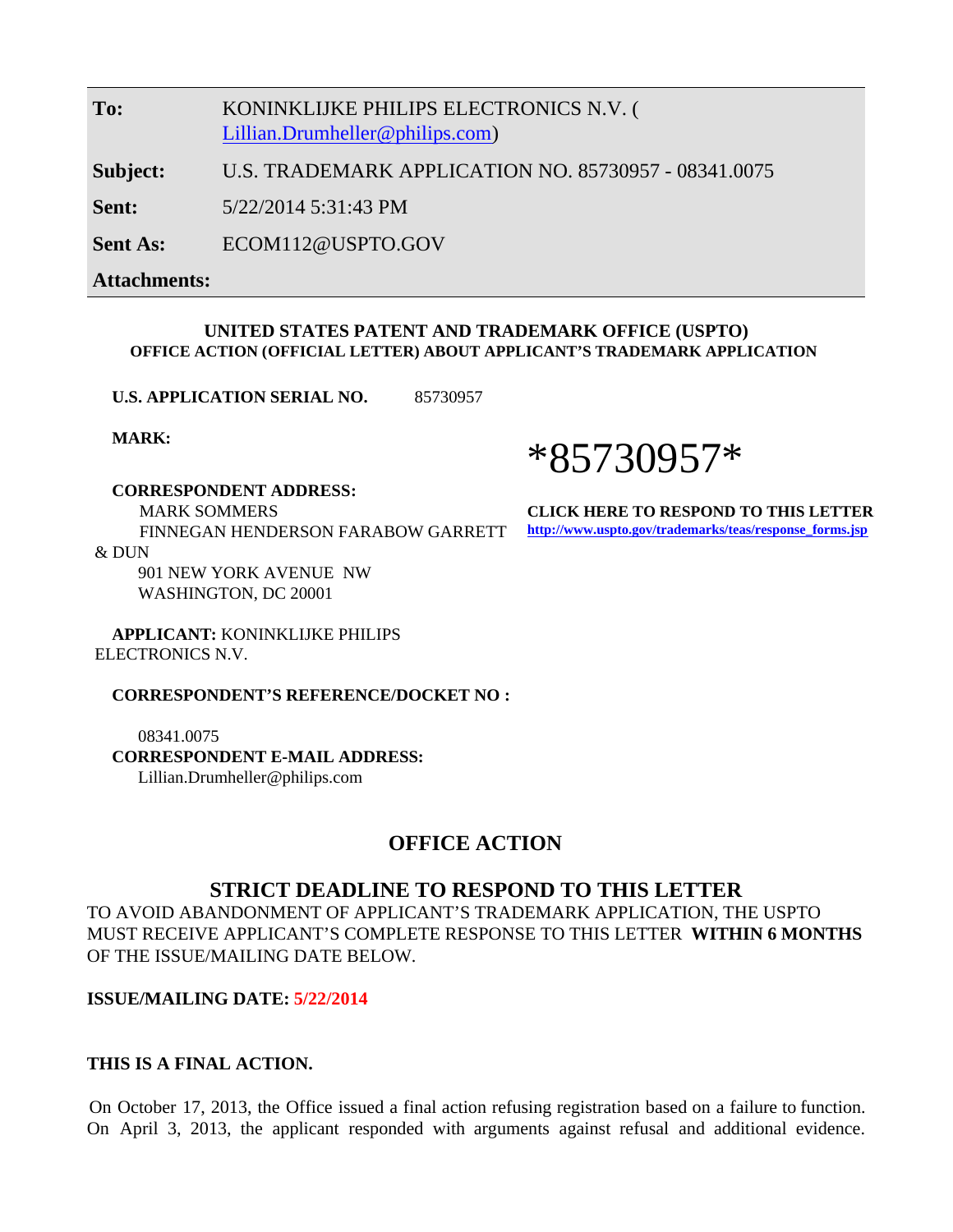Applicant arguments are unpersuasive and applicant's additional evidence is not persuasive; however, the evidence is significantly different from prior submitted evidence and must be adressed. Therefore, for the reasons set forth below, the refusal is now made FINAL under Trademark Act Sections 1, 2, 3 and 45 for failure to function as a service mark. *See* 15 U.S.C. §§1051-1053, 1127; 37 C.F.R. §2.64(a).

#### **Sections 1, 2 & 45—Failure to Function Refusal**

Registration is refused because the applied-for color mark, consisting of one color used on all of the surfaces of a product, is not inherently distinctive. Such marks are registrable only on the Supplemental Register or on the Principal Register with sufficient proof of acquired distinctiveness. Trademark Act Sections 1, 2 and 45, 15 U.S.C. §§1051-1052, 1127; *see Qualitex Co. v. Jacobson Prods. Co.,* 514 U.S. 159, 34 USPQ2d 1161 (1995); *In re Owens-Corning Fiberglas Corp.,* 774 F.2d 1116, 1120-21, 227 USPQ 417, 419 (Fed. Cir. 1985); *cf. Wal-Mart Stores, Inc. v. Samara Bros., Inc.,* 529 U.S. 205, 211-12, 54 USPQ2d 1065, 1068 (2000).

As additional evidence, applicant submitted a survey. Survey evidence is relevant in establishing acquired distinctiveness and secondary meaning. *See Yankee Candle Co. v. Bridgewater Candle Co.*, 259 F.3d 25, 43, 59 USPQ2d 1720, 1730 (1st Cir. 2001). Applicant's survey, however, is of limited value because it presented applicant's mark to participants on its relatively unique pacifier design along with a relatively unique smiley face design. The probative value of a survey is significantly weakened, despite consumer recognition rates greater than 50%, if there are flaws in the way the survey is conducted. *See Stuart Spector Designs Ltd. v. Fender Musical Instruments Corp.*, 94 USPQ2d 1549, 1569–71 (TTAB 2009).

Although the survey does include data about the subjective reasoning of the participants, specifically that many believed color was instrumental in recognizing the source of the pacifier, the design of the survey leaves no possibility of teasing out the actual reasons that survey participants recognized the source of the pacifier. The respondents are asked what caused them to recognize the source of the pacifiers after they have already established the association. When they respond that they recognize the color as a primary indicator of source, they could be succumbing to retroactive interference where the association they have made with the two other mark elements binds with the third.

A useful survey would have displayed a generic pacifier shape in teal green or a series of different pacifiers in teal green, including applicant's. If applicant's color has become associated as a source indicator apart from the other elements of its copending mark, then consumers would readily associate it with applicant. If applicant's goods are only recognizable in the gestalt of color-shape-smiley face, then, by definition, the applicant has not provided sufficient evidence to prove acquired distinctiveness as to *color*.

Therefore, registration is refused on the Principal Register because it fails to function as a trademark.

#### **Proper Response to Subsequent Final**

Applicant must respond to the refusal set forth above within six months of the date of issuance of this Office action. *See* 15 U.S.C. §1062(b); 37 C.F.R. §§2.62(a), 2.65(a). A response to this Office action should be filed with the trademark examining attorney, and not with the Board. Applicant should not respond by filing another appeal. TMEP §715.04(b). The appeal will remain suspended while the application is on remand. TMEP §715.04. If applicant's response does not resolve all issues, the Board will be notified to resume the appeal. *Id.*

#### **Contacting the Examining Attorney**

If applicant has any questions concerning the above action, it is encouraged to contact the examining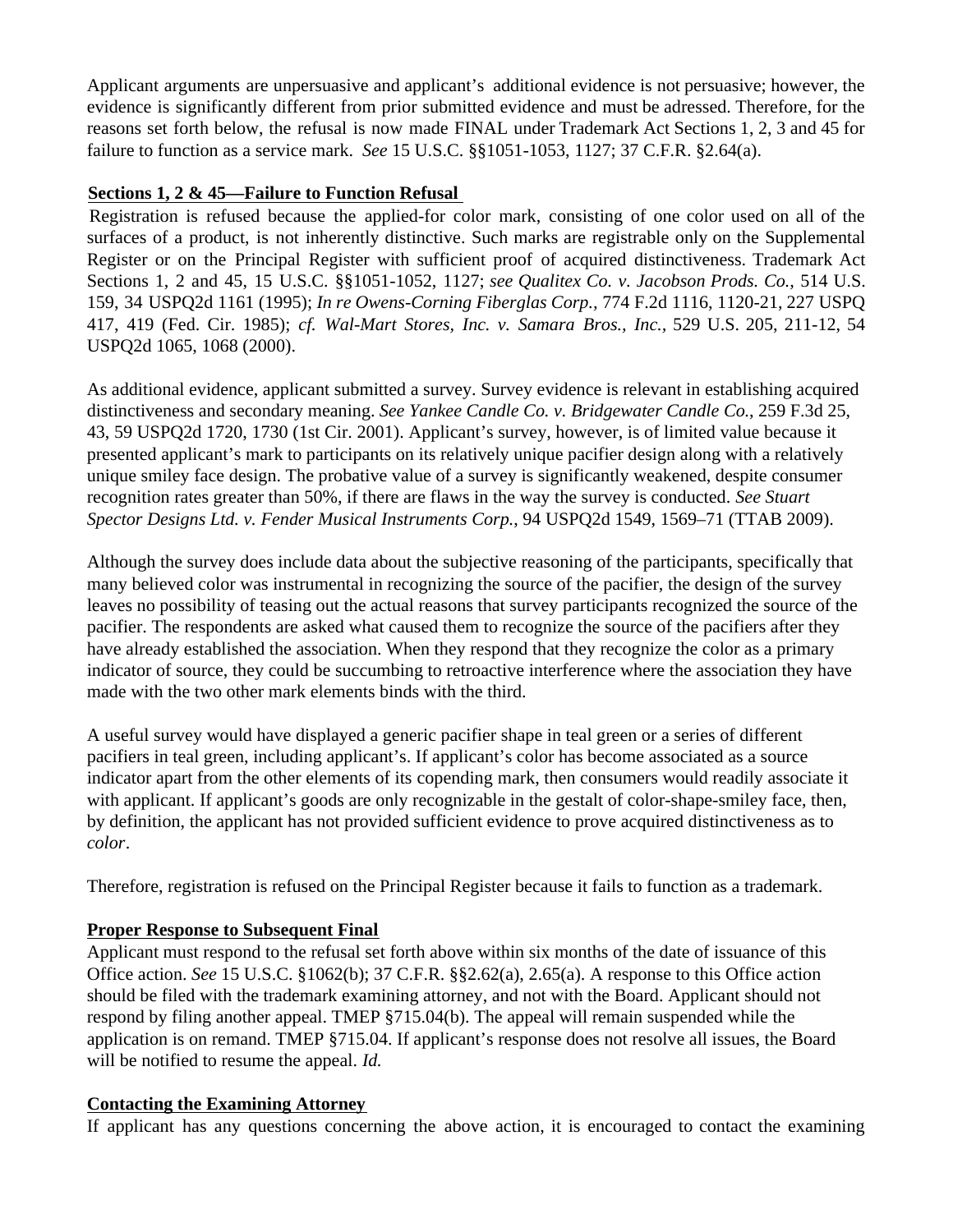attorney at the number listed below.

/DETJr/ David E. Tooley, Jr. Trademark Examining Attorney Law Office 112 571-272-8206 david.tooley@uspto.gov

**TO RESPOND TO THIS LETTER:** Go to [http://www.uspto.gov/trademarks/teas/response\\_forms.jsp](http://www.uspto.gov/trademarks/teas/response_forms.jsp). Please wait 48-72 hours from the issue/mailing date before using the Trademark Electronic Application System (TEAS), to allow for necessary system updates of the application. For *technical* assistance with online forms, e-mail [TEAS@uspto.gov](mailto:TEAS@uspto.gov). For questions about the Office action itself, please contact the assigned trademark examining attorney. **E-mail communications will not be accepted as responses to Office actions; therefore, do not respond to this Office action by e-mail.**

**All informal e-mail communications relevant to this application will be placed in the official application record.**

**WHO MUST SIGN THE RESPONSE:** It must be personally signed by an individual applicant or someone with legal authority to bind an applicant (i.e., a corporate officer, a general partner, all joint applicants). If an applicant is represented by an attorney, the attorney must sign the response.

**PERIODICALLY CHECK THE STATUS OF THE APPLICATION:** To ensure that applicant does not miss crucial deadlines or official notices, check the status of the application every three to four months using the Trademark Status and Document Retrieval (TSDR) system at <http://tsdr.uspto.gov/>. Please keep a copy of the TSDR status screen. If the status shows no change for more than six months, contact the Trademark Assistance Center by e-mail at [TrademarkAssistanceCenter@uspto.gov](mailto:TrademarkAssistanceCenter@uspto.gov) or call 1-800-786- 9199. For more information on checking status, see<http://www.uspto.gov/trademarks/process/status/>.

**TO UPDATE CORRESPONDENCE/E-MAIL ADDRESS:** Use the TEAS form at <http://www.uspto.gov/trademarks/teas/correspondence.jsp>.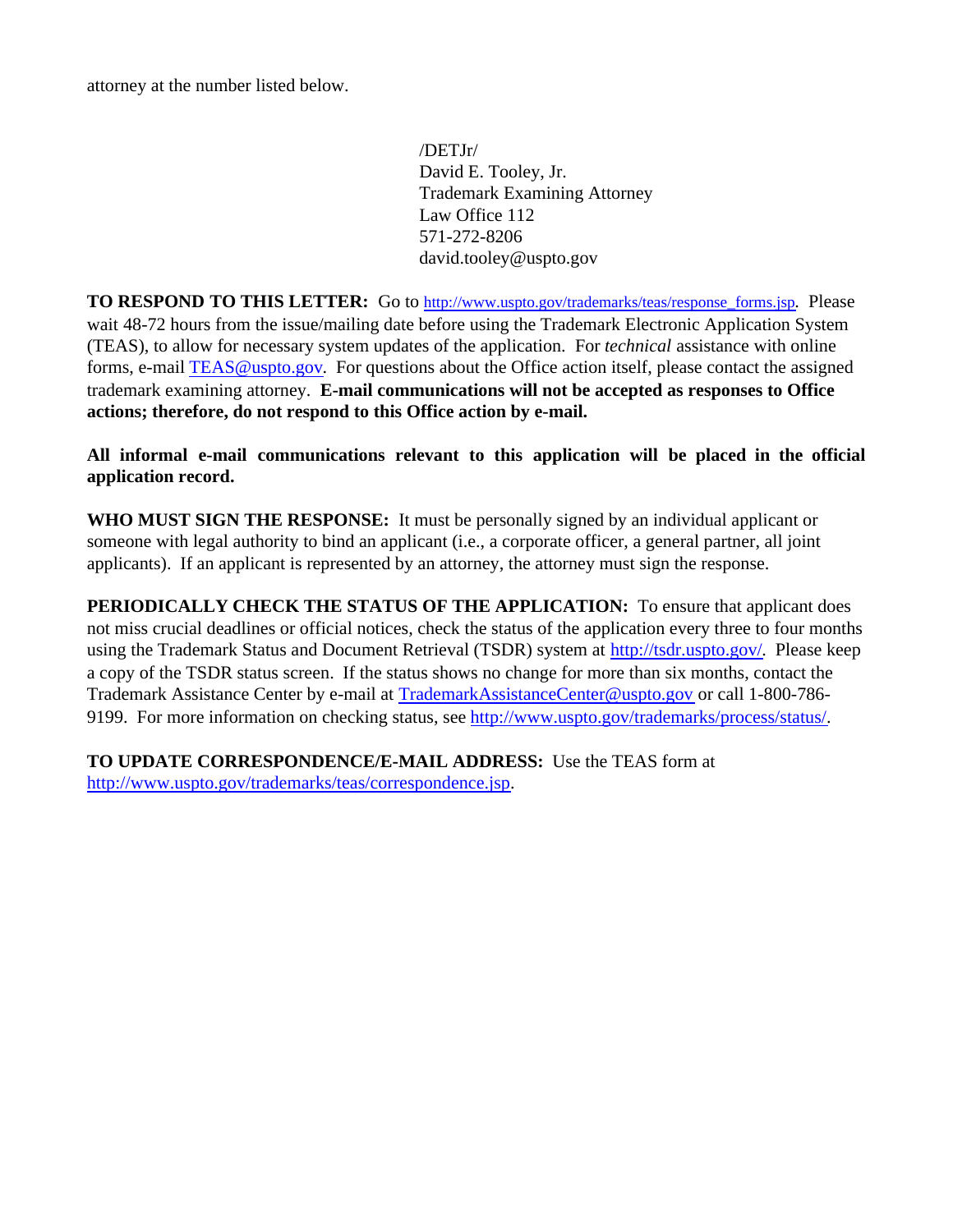| To:                 | KONINKLIJKE PHILIPS ELECTRONICS N.V. (<br>Lillian.Drumheller@philips.com) |
|---------------------|---------------------------------------------------------------------------|
| Subject:            | U.S. TRADEMARK APPLICATION NO. 85730957 - 08341.0075                      |
| Sent:               | 5/22/2014 5:31:44 PM                                                      |
| <b>Sent As:</b>     | ECOM112@USPTO.GOV                                                         |
| <b>Attachments:</b> |                                                                           |

## **UNITED STATES PATENT AND TRADEMARK OFFICE (USPTO)**

# **IMPORTANT NOTICE REGARDING YOUR U.S. TRADEMARK APPLICATION**

# USPTO OFFICE ACTION (OFFICIAL LETTER) HAS ISSUED ON **5/22/2014** FOR U.S. APPLICATION SERIAL NO. 85730957

Please follow the instructions below:

**(1) TO READ THE LETTER:** Click on this [link](http://tdr.uspto.gov/view.action?sn=85730957&type=OOA&date=20140522#tdrlink) or go to [http://tsdr.uspto.gov](http://tsdr.uspto.gov/), enter the U.S. application serial number, and click on "Documents."

The Office action may not be immediately viewable, to allow for necessary system updates of the application, but will be available within 24 hours of this e-mail notification.

**(2) TIMELY RESPONSE IS REQUIRED:** Please carefully review the Office action to determine (1) how to respond, and (2) the applicable response time period. Your response deadline will be calculated from **5/22/2014** (*or sooner if specified in the Office action*). For information regarding response time periods, see<http://www.uspto.gov/trademarks/process/status/responsetime.jsp>.

**Do NOT hit "Reply" to this e-mail notification, or otherwise e-mail your response** because the USPTO does NOT accept e-mails as responses to Office actions. Instead, the USPTO recommends that you respond online using the Trademark Electronic Application System (TEAS) response form located at [http://www.uspto.gov/trademarks/teas/response\\_forms.jsp](http://www.uspto.gov/trademarks/teas/response_forms.jsp).

**(3) QUESTIONS:** For questions about the contents of the Office action itself, please contact the assigned trademark examining attorney. For *technical* assistance in accessing or viewing the Office action in the Trademark Status and Document Retrieval (TSDR) system, please e-mail [TSDR@uspto.gov](mailto:TSDR@uspto.gov).

# **WARNING**

**Failure to file the required response by the applicable response deadline will result in the**